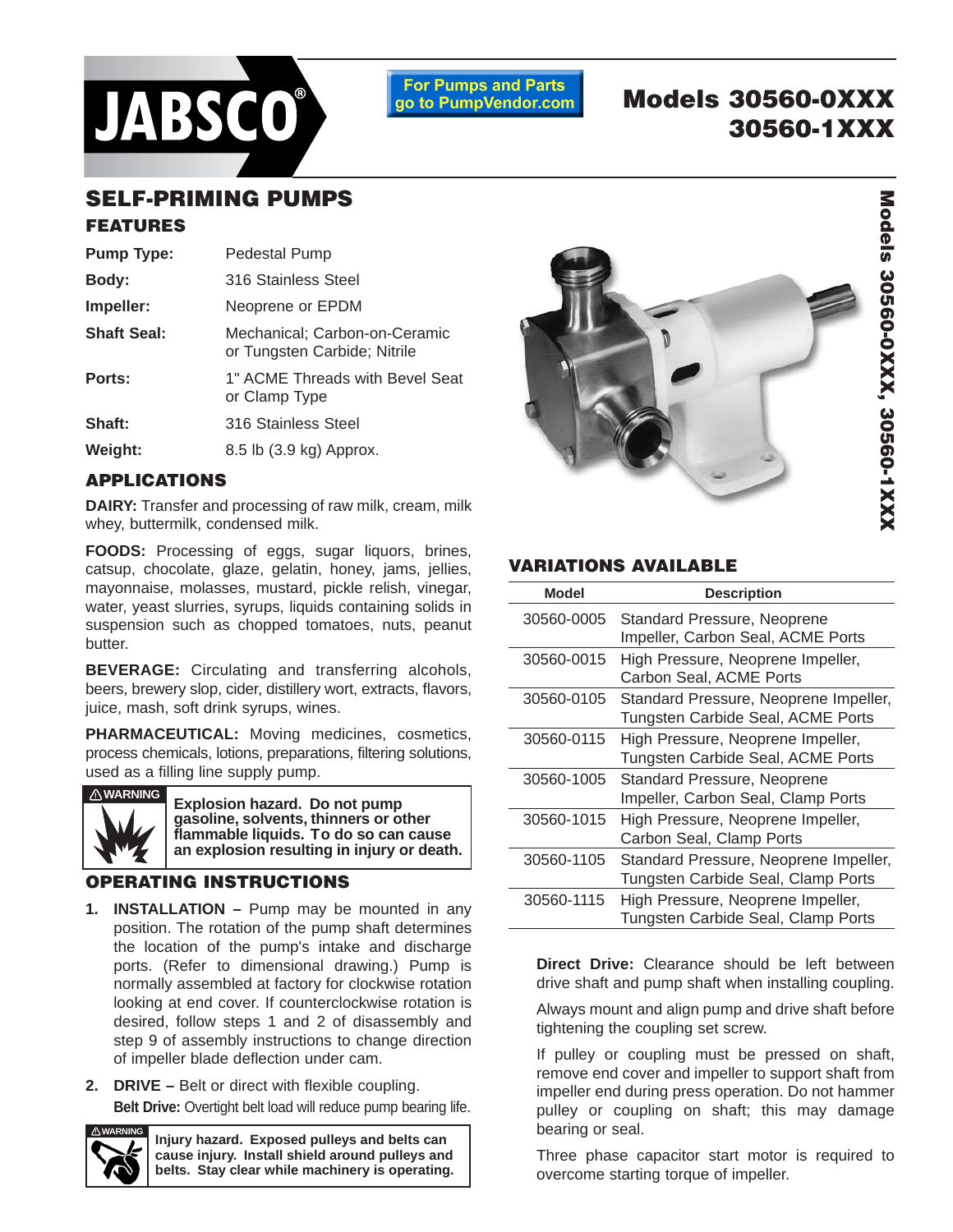- **3. SPEEDS** 100 RPM to the maximum shown in the performance curves. For longer pump life, operate at lowest possible speeds. Lower speeds are required for viscous liquids. Consult the factory for proper speeds and horsepower requirements.
- **4. SELF-PRIMING** Primes at low or high speeds. For vertical dry suction lift of 10 feet (neoprene) – 7 feet (EPDM), a minimum of 860 RPM is required. Pump will produce suction lift up to 22 feet when wet.

BE SURE SUCTION LINES ARE AIRTIGHT OR PUMP WILL NOT SELF-PRIME.

- **5. DISCHARGE** When transferring liquids further than 25 feet, use one size larger discharge line than discharge port size.
- **6. RUNNING DRY** Unit depends on liquid pumped for lubrication. DO NOT RUN DRY for more than 30 seconds. Lack of liquid will damage the impeller.
- **7. PUMPAGE COMPATIBILITY** Consult the Chemical Resistance Guide in the JABSCO Industrial Pump Catalog (available upon request from the factory) for proper body materials and impeller compounds. If corrosive fluids are handled, pump life will be prolonged if pump is flushed with a neutralizing solution after each use or after each work day. A Tungsten Carbide Seal variation is available for pumping liquids that contain abrasives or are highly corrosive.
- **8. PRESSURES** Consult Performance Curves for maximum recommended pressures for pump in continuous operation. If pressures exceed those shown, consult the factory.
- **9. TEMPERATURES** The operating temperature limits of the pump depend on the impeller compound. The following ranges apply: Neoprene - 45° to 150° F (7° to 65° C) EPDM - 45° to 185° F (7° to 85° C).
- **10. CLEANING** Before using pump, it should be disassembled and cleaned to remove any dust and dirt resulting from storage or shipping. Wash parts in standard cleaning solutions approved for handling stainless steel. Thoroughly rinse before reassembly.

DO NOT USE IODINE BASED SANITIZERS as the iodine attacks the elastomer materials used in the impeller.

All parts have been expertly machined and polished. HANDLE WITH CARE. DO NOT DROP OR MISHANDLE.

**11. IMPELLER TORQUE –** The torque required to initiate rotation of a new impeller in a dry pump body is:

**Standard Pressure Impeller (14346-Series):** Forward  $= 1.5$  pounds force  $-$  feet

Reverse  $= 4.3$  pounds force  $-$  feet **High Pressure Impeller (8983-Series):** Forward  $= 3.0$  pounds force  $-$  feet Reverse  $= 6.0$  pounds force  $-$  feet

These values may vary slightly due to impeller compounding, blade set, and body material of construction. Consult factory for more information.

**12. SPARE PARTS –** To avoid costly shutdowns, keep a spare JABSCO impeller, seal and O-ring set on hand.

#### **SERVICE INSTRUCTIONS**

#### **DISASSEMBLY**

- 1. Remove the four end cover screws. Remove end cover and O-ring.
- 2. Remove the four screws, holding the body to the bearing housing flange. Slide body, complete with impeller and wearplate, from pedestal and shaft assembly.
- 3. Remove mechanical seal by inserting two screwdrivers behind seal collar, and gently lever collar and seal assembly forward on shaft. Use extreme care not to mar shaft surface. Remove seal seat and rubber cup from recess in wearplate.
- 4. From the drive end of the bearing housing, pry out bearing seal by inserting a screwdriver blade between OD of the seal and housing. Remove retaining ring. Very carefully withdraw shaft and bearing assembly.
- 5. Remove inner bearing seal and retaining ring.
- 6. To remove bearings from shaft, an arbor press is required. If an arbor press is not available then a bearing extractor may be used. Supporting inner race of bearing, apply a steady pressure on shaft until bearing slides free. Repeat this procedure to remove second bearing.

#### **ASSEMBLY**

- 1. To replace bearing on shaft. Support ball bearing on its inner race and locate shaft onto bearing. Apply a steady pressure to the shaft until bearing locates against shoulder on shaft. Repeat for second bearing.
- 2. Fit retaining ring and bearing seal into impeller end of bearing housing. Spring on bearing seal to face outwards.
- 3. Apply bearing grease around and between bearings, filling cavity between bearings two thirds full. Smear grease on shaft where bearing seal locates. Push shaft and bearing assembly into bearing housing.
- 4. Replace retaining ring and outer bearing seal with spring facing outwards.
- 5. Replace mechanical seal by sliding spacer onto shaft up to locating shoulder, then smear shaft with light lubricating oil. Push on seal gently until it engages with spacer. Fit rubber cup and seal seat into wearplate.
- 6. Insert impeller in pump body, fit O-ring in each end of the pump body. Fit wearplate to body.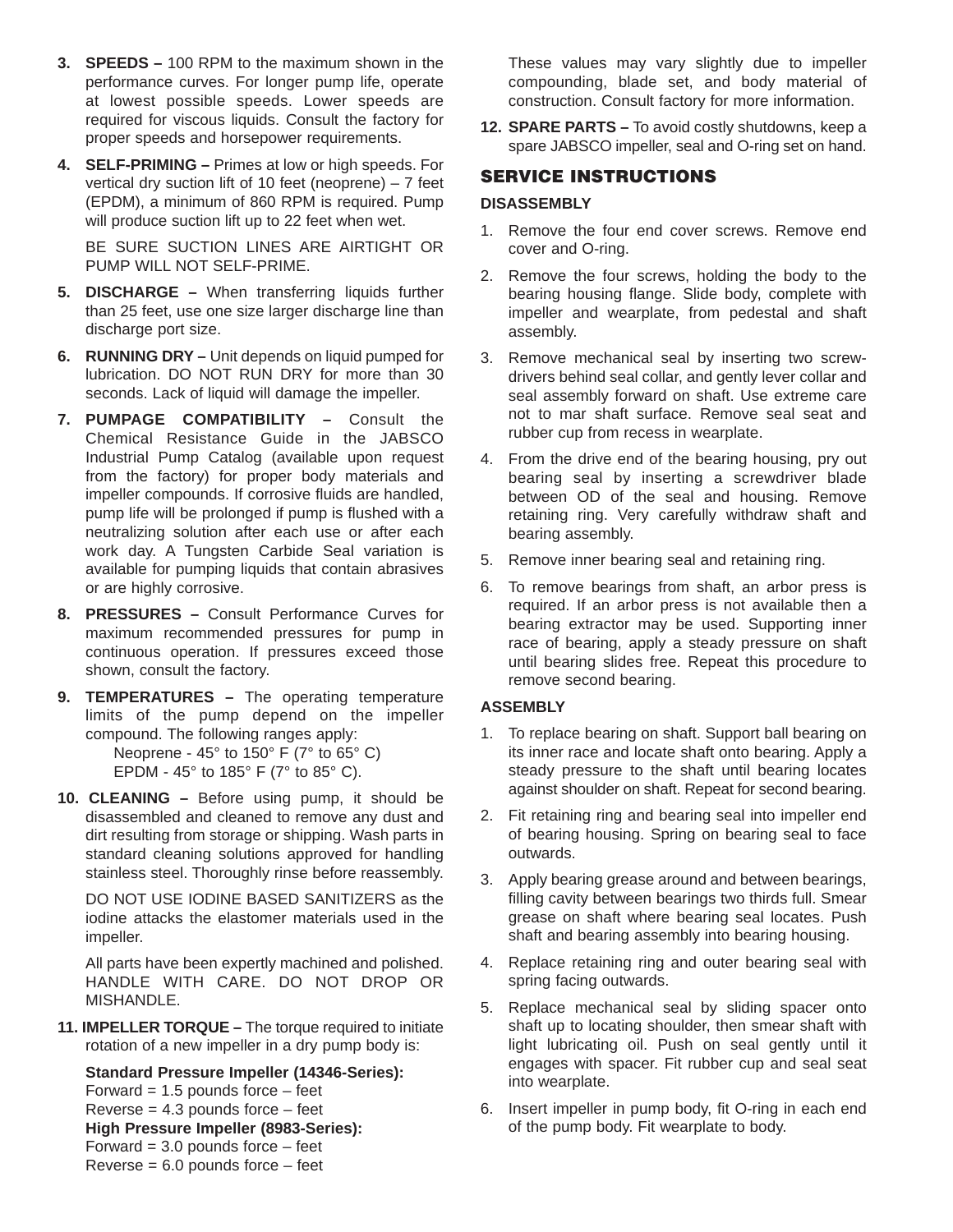7. Slide wearplate and body assembly over shaft, position wearplate in housing. Fit body to pedestal with screws. Torque screws to 10 in. - lbs.

NOTE: A gap should be maintained between bearing housing and body. DO NOT overtighten screws.

- 8. Fit end cover and end cover screws. Torque screws to  $60$  in.  $-$  lbs.
- 9. Changing Pump Rotation (looking at end cover):

Clockwise Rotation:

Insert impeller into pump body with blades bending counterclockwise

#### Counterclockwise Rotation:

Insert impeller into pump body with blades bending clockwise.

#### **PARTS LIST**

|            |                                 |                | Part          |  |
|------------|---------------------------------|----------------|---------------|--|
| <b>Key</b> | <b>Description</b>              | Qty.           | <b>Number</b> |  |
| 1          | <b>Bearing Housing</b>          | 1              | 18753-0184    |  |
| 2          | Body:                           |                |               |  |
|            | 2-A. Clamp Ports                |                | 18753-0359    |  |
|            | 2-B. ACME Ports                 |                | 18753-0360    |  |
| 3          | <b>End Cover</b>                | 1              | 18753-0361    |  |
| 4          | Wearplate                       | 1              | 18753-0200    |  |
| 5          | Shaft                           | 1              | 18753-0205    |  |
| 6          | Impeller:                       | 1              |               |  |
|            | Standard Pressure - Neoprene    |                | 8981-0005     |  |
|            | <b>Standard Pressure - EPDM</b> |                | 8981-0002     |  |
|            | High Pressure - Neoprene        |                | 8840-0005     |  |
|            | <b>High Pressure - EPDM</b>     |                | 8840-0002     |  |
|            | High Pressure - Nitrile         |                | 8840-0006     |  |
| 7          | Spacer                          | 1              | 18753-0225    |  |
| 8          | Seal Seat: Ceramic - Nitrile    | 1              | 18753-0235    |  |
| 9          | Seal Mech.:                     | 1              |               |  |
|            | Ceramic - Nitrile               |                | 18753-0245    |  |
|            | Tungsten Carbide - Nitrile      |                | 18753-0247    |  |
| 10         | <b>Bearing Seal</b>             | 2              | 18753-0258    |  |
| 11         | O-Ring: Nitrile                 | $\overline{2}$ | 18753-0263    |  |
| 12         | Retaining Ring                  | $\overline{2}$ | 18753-0270    |  |
| 13         | <b>Bearing</b>                  | $\overline{2}$ | 18753-0274    |  |
| 14         | Screw Kit:                      | $\overline{1}$ | 18753-0281    |  |
|            | Consists of                     |                |               |  |
|            | Screw, Hex Hd. M8x20mm (4)      |                |               |  |
|            | Screw, Pan Hd. M8x14mm (4)      |                |               |  |
|            | Washer, Flat M8                 | (4)            |               |  |